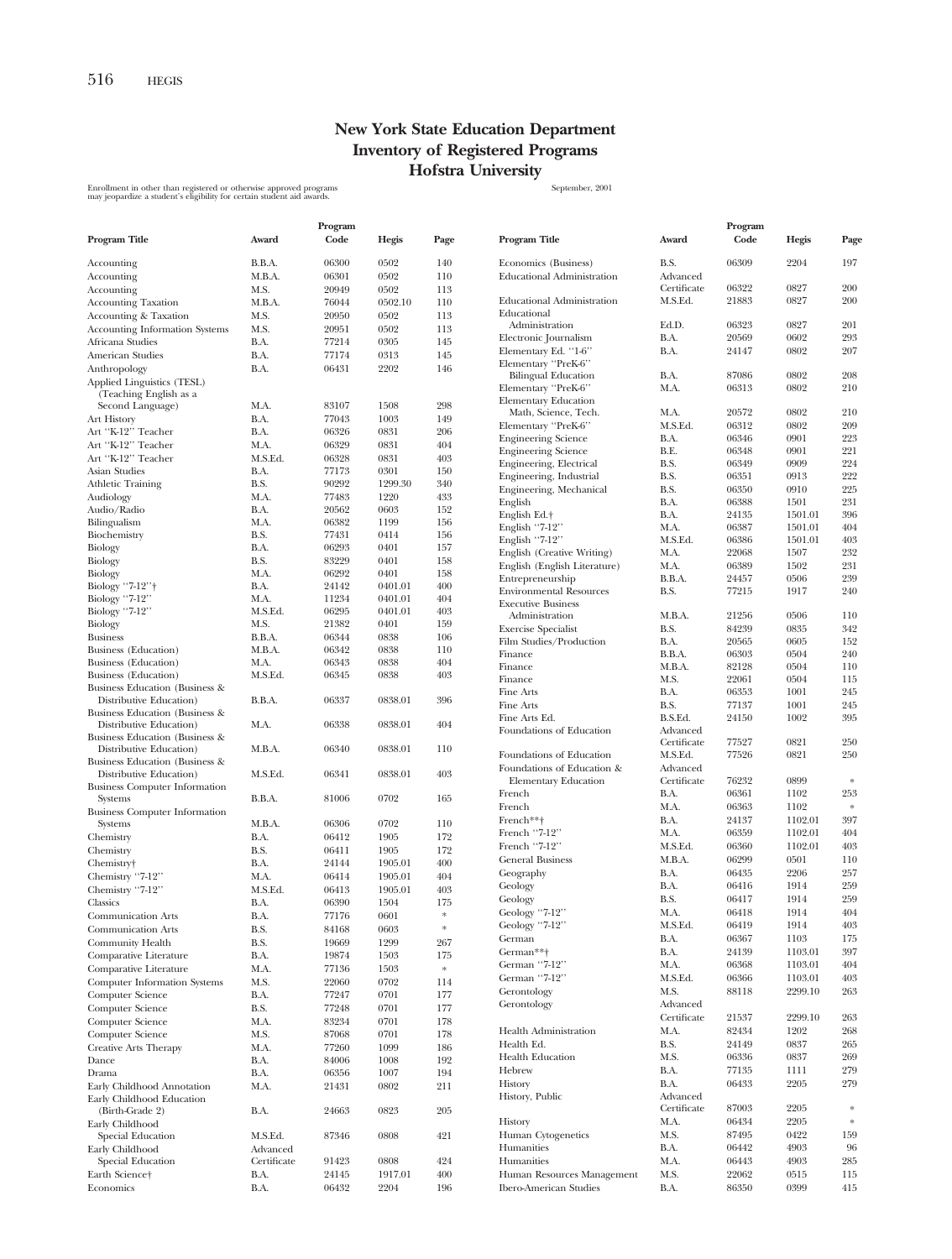|                                                                |                         | Program        |                 |            |                                                   |                         | Program        |                    |               |
|----------------------------------------------------------------|-------------------------|----------------|-----------------|------------|---------------------------------------------------|-------------------------|----------------|--------------------|---------------|
| Program Title                                                  | Award                   | Code           | Hegis           | Page       | Program Title                                     | Award                   | Code           | Hegis              | Page          |
| Industrial/Organizational                                      |                         |                |                 |            | Psychology, School-Community                      | M.S.                    | 20796          | 2099               | 361           |
| Psychology                                                     | M.A.                    | 92354          | 2008            | 360        | Psychology, School-Community                      | Psy.D.                  | 19578          | 2099               | 363           |
| Interdisciplinary Studies,                                     |                         |                |                 |            | <b>Public Relations</b>                           | B.A.                    | 22976          | 0604               | 293           |
| New College                                                    | B.A.                    | 82013          | 4901            | 97         | Reading, Language, and                            |                         |                |                    |               |
| Interdisciplinary Studies,                                     |                         |                |                 |            | Cognition                                         | Ed.D.                   | 13809          | 0830               | 377           |
| New College                                                    | M.A.                    | 06119<br>06308 | 4901<br>0513    | 286<br>287 | Reading, Language, and                            |                         |                |                    |               |
| <b>International Business</b><br><b>International Business</b> | B.B.A.<br>M.B.A.        | 82009          | 0513            | 110        | Cognition<br>Reading Teacher                      | Ph.D.<br>Advanced       | 13810          | 0830               | 378           |
| Italian                                                        | B.A.                    | 06370          | 1104            | 290        |                                                   | Certificate             | 13808          | 0830               | 376           |
| Italian**+                                                     | B.A.                    | 24140          | 1104.01         | 297        | Reading, Language, and                            |                         |                |                    |               |
| Jewish Studies (Judaica)                                       | B.A.                    | 77175          | 0399            | 292        | Cognition Teacher                                 | M.A.                    | 13806          | 0830               | 375           |
| Labor Studies                                                  | B.A.                    | 24238          | 0516            | 295        | Rehabilitation Administration                     | Advanced                |                |                    |               |
| Latin American and                                             |                         |                |                 |            |                                                   | Certificate             | 21517          | 0506               | 381           |
| Caribbean Studies                                              | B.A.                    | 24161          | 0399            | 297        | Rehabilitation Counseling                         | M.S.Ed.                 | 77761          | 2104.10            | 380           |
| Law                                                            | J.D.                    | 06384          | 1401            | 130        | Russian                                           | B.A.                    | 06116          | 1106               | 175           |
| American Legal Studies                                         | LL.M.<br>LL.M.          | 21962          | 1499<br>1499    | 130        | Russian**+                                        | B.A.<br>M.A.            | 24141          | 1106.01            | 397<br>404    |
| International Law<br>Liberal Arts                              | B.A.                    | 21961<br>77216 | 4901            | 130<br>298 | Russian "7-12"<br>Russian "7-12"                  | M.S.Ed.                 | 06380<br>06379 | 1106.01<br>1106.01 | 403           |
| Liberal Arts, University                                       |                         |                |                 |            | School Administrator                              | Advanced                |                |                    |               |
| Without Walls                                                  | B.A.                    | 06439          | 4901            | 103        | & Supervisor                                      | Certificate             | 06324          | 0828               | 200           |
| Liberal Arts, University                                       |                         |                |                 |            | School and Community                              |                         |                |                    |               |
| Without Walls                                                  | B.S.                    | 78070          | 4901            | 103        | Health Education                                  | B.S.                    | 86010          | 0837               | $\ast$        |
| <b>Literacy Studies</b>                                        | M.S.Ed.                 | 13807          | 0830            | 300        | School Counselor                                  | Advanced                |                |                    |               |
| Literacy Studies and Special Education                         | M.S.Ed.                 | 79300          | 0830.01         | 301        |                                                   | Certificate             | 06319          | 0826.01            | 183           |
| Managed Care                                                   | Advanced                |                |                 |            | School Counselor                                  | M.S.Ed.                 | 06318          | 0826.01            | 183           |
|                                                                | Diploma                 | 20244          | 1202            | 270        | School Counselor                                  | Advanced<br>Certificate |                | 0899               | 183           |
| Management                                                     | B.B.A.<br>M.B.A.        | 06305<br>82129 | 0506<br>0506    | 307<br>110 | <b>Bilingual Extension</b><br>School Psychologist | M.A.                    | 19832<br>06321 | 0826.02            | 361           |
| Management<br>Management (Hauppague)                           | M.B.A.                  | 19287          | 0506            | 110        | School Psychologist                               | Ph.D.                   | 06320          | 0826.02            | 361           |
| Marketing                                                      | B.B.A.                  | 06307          | 0509            | 312        | Sex Counseling                                    | Advanced                |                |                    |               |
| Marketing                                                      | M.S.                    | 24404          | 0509            | 115        |                                                   | Certificate             | 82529          | 2104.10            | 317           |
| Marketing                                                      | B.B.A./M.S.             | 24405          | 0509            | 312        | Social Science Ed. <sup>+</sup>                   | B.A.                    | 24146          | 2201.01            | 401           |
| Marketing                                                      | M.B.A.                  | 82130          | 0509            | 110        | Social Studies "7-12"                             | M.A.                    | 02357          | 2201.01            | 404           |
| Marketing Research                                             | B.B.A./M.S.             | 24406          | 0509            | 115        | Social Studies "7-12"                             | M.S.Ed.                 | 02142          | 2201.01            | 403           |
| Marketing Research                                             | M.S.                    | 22063          | 0509            | 115        | Sociology                                         | B.A.                    | 06437          | 2208               | 412           |
| Marriage & Family Therapy                                      | Advanced                |                |                 |            | Spanish                                           | B.A.                    | 06375          | 1105               | 415           |
|                                                                | Certificate             | 86077          | 2104.10         | 317        | Spanish<br>Spanish**†                             | M.A.<br>B.A.            | 06374<br>24138 | 1105<br>1105.01    | $\ast$<br>397 |
| Marriage & Family Therapy<br>Mass Media Studies                | M.A.<br>B.A.            | 82523<br>20570 | 2104.10<br>0601 | 316<br>320 | Spanish "7-12"                                    | M.A.                    | 06376          | 1105.01            | 404           |
| Mathematics                                                    | B.A.                    | 06397          | 1701            | 321        | Spanish "7-12"                                    | M.S.Ed.                 | 06373          | 1105.01            | 403           |
| Mathematics                                                    | B.S.                    | 06401          | 1701            | 321        | Special Education                                 |                         |                |                    |               |
| Mathematics                                                    | M.A.                    | 06402          | 1701            | 322        | & Art Therapy                                     | M.S.Ed.                 | 86078          | 0899               | 422           |
| Mathematics, Applied                                           | M.S.                    | 90085          | 1703            | 322        | Special Education Assessment                      | Advanced                |                |                    |               |
| Mathematics Ed.+                                               | B.A.                    | 24136          | 1701.01         | 398        | and Diagnosis                                     | Certificate             | 91561          | 0808               | 424           |
| Mathematics "7-12"                                             | M.A.                    | 06400          | 1701.01         | 404        | Special Education                                 | M.P.S.                  | 81473          | 0808               | 420           |
| Mathematics "7-12"                                             | M.S.Ed.                 | 06399          | 1701.01         | 403        | Special Education, Teachers of                    | M.S.Ed.                 | 06314          | 0808               | 420           |
| Middle School Extension,                                       | Advanced                |                |                 |            | Special Education, Teachers of                    | M.A.                    | 06315          | 0808               | 423           |
| grades 5-6<br>Middle School Extension,                         | Certificate<br>Advanced | 19805          | 0899            | 405        | Special Education, Teachers of                    | Advanced<br>Certificate | 78716          | 0808               | 424           |
| grades 7-9                                                     | Certificate             | 19806          | 0844            | 211        | Speech Communication &                            |                         |                |                    |               |
| Music                                                          | B.A.                    | 06354          | 1005            | 329        | <b>Rhetorical Studies</b>                         | B.A.                    | 20571          | 0601               | 430           |
| Music                                                          | B.S.                    | 06355          | 1005            | 329        | Speech Communication &                            |                         |                |                    |               |
| Music "K-12" Teacher                                           | B.A.                    | 06332          | 0832            | 394        | Education                                         | B.A.                    | 20561          | 1506               | 402           |
| Music Education                                                | B.S.Ed.                 | 24134          | 1005            | 399        | Speech-Language Pathology                         | B.A.                    | 81105          | 1220               | 432           |
| Music "K-12" Teacher                                           | M.A.                    | 06333          | 0832            | 404        | Speech-Language Pathology                         | M.A.                    | 77482          | 1220               | 432           |
| Music "K-12" Teacher                                           | M.S.Ed.                 | 06330          | 0832            | 403        | Speech & Hearing Handicapped,                     |                         |                |                    |               |
| Natural Science                                                | B.A.                    | 06440          | 4902            | 101        | Teachers of                                       | M.A.                    | 06317          | 0815               | 433           |
| Natural Science                                                | M.A.                    | 06441          | 4902            | $\ast$     | Speech and Hearing Handicapped                    |                         |                |                    |               |
| Natural Sciences<br>Philosophy                                 | Certificate<br>B.A.     | 24235<br>06395 | 5401<br>1509    | 358<br>337 | with Bilingual Extension,<br>Teachers of          | Advanced<br>Certificate | 22483          | 0815               | 434           |
| Physical Education                                             | M.S.                    | 87061          | 0835            | 344        | Taxation                                          | M.S.                    | 20952          | 0502.10            | 114           |
| Physical Ed.                                                   | B.S.Ed.                 | 24148          | 0835            | 340        | Teaching of English as a Second                   |                         |                |                    |               |
| Physics                                                        | B.A.                    | 06406          | 1902            | 354        | Language (TESL)                                   | M.S.Ed.                 | 83108          | 1508               | 404           |
| Physics, Applied                                               | B.S.                    | 06121          | 1902            | 354        | <b>Teaching of Writing</b>                        | M.A.                    | 87500          | 0899               | 443           |
| Physics "7-12"†                                                | B.A.                    | 24143          | 1902.01         | 400        | <b>Teaching of Writing</b>                        | Advanced                |                |                    |               |
| Physics "7-12"                                                 | M.A.                    | 06405          | 1902.01         | 404        |                                                   | Certificate             | 87501          | 0899               | 443           |
| Physics "7-12"                                                 | M.S.Ed.                 | 06404          | 1902.01         | 403        | Technology and Public Policy                      | B.S.                    | 79551          | 4999               | $\ast$        |
| <b>Political Science</b>                                       | B.A.                    | 06436          | 2207            | 356        | <b>Theater Arts</b>                               | B.F.A.                  | 06358          | 1007               | 194           |
| Postsecondary Transition                                       | Advanced                |                |                 |            | Video/Television                                  | B.A.                    | 20563          | 0603               | 152           |
| Specialist                                                     | Certificate<br>B.A.     | 19961<br>20568 | 0899<br>0602    | 424<br>293 | Video/Television                                  | B.S.                    | 20564          | 0603               | 152           |
| Print Journalism<br>Professional Studies                       | B.S.                    | 24153          | 0599            | 388        | Video/Television & Business                       | B.S.                    | 20567          | 0605               | 152           |
| Program Evaluators, Program                                    |                         |                |                 |            | Video/Television & Film                           | B.S.                    | 20566          | 0605               | 152           |
| to Prepare                                                     | M.S.Ed.                 | 78392          | 0824            | 385        |                                                   |                         |                |                    |               |
| Psychology                                                     | B.A.                    | 06420          | 2001            | 360        | *No new students being admitted at this time.     |                         |                |                    |               |
| Psychology                                                     | M.A.                    | 06421          | 2001            | 361        | **Languages Other Than English                    |                         |                |                    |               |
| Psychology, Clinical-School                                    | Ph.D.                   | 81073          | 2099            | 361        | †Adolescence Education                            |                         |                |                    |               |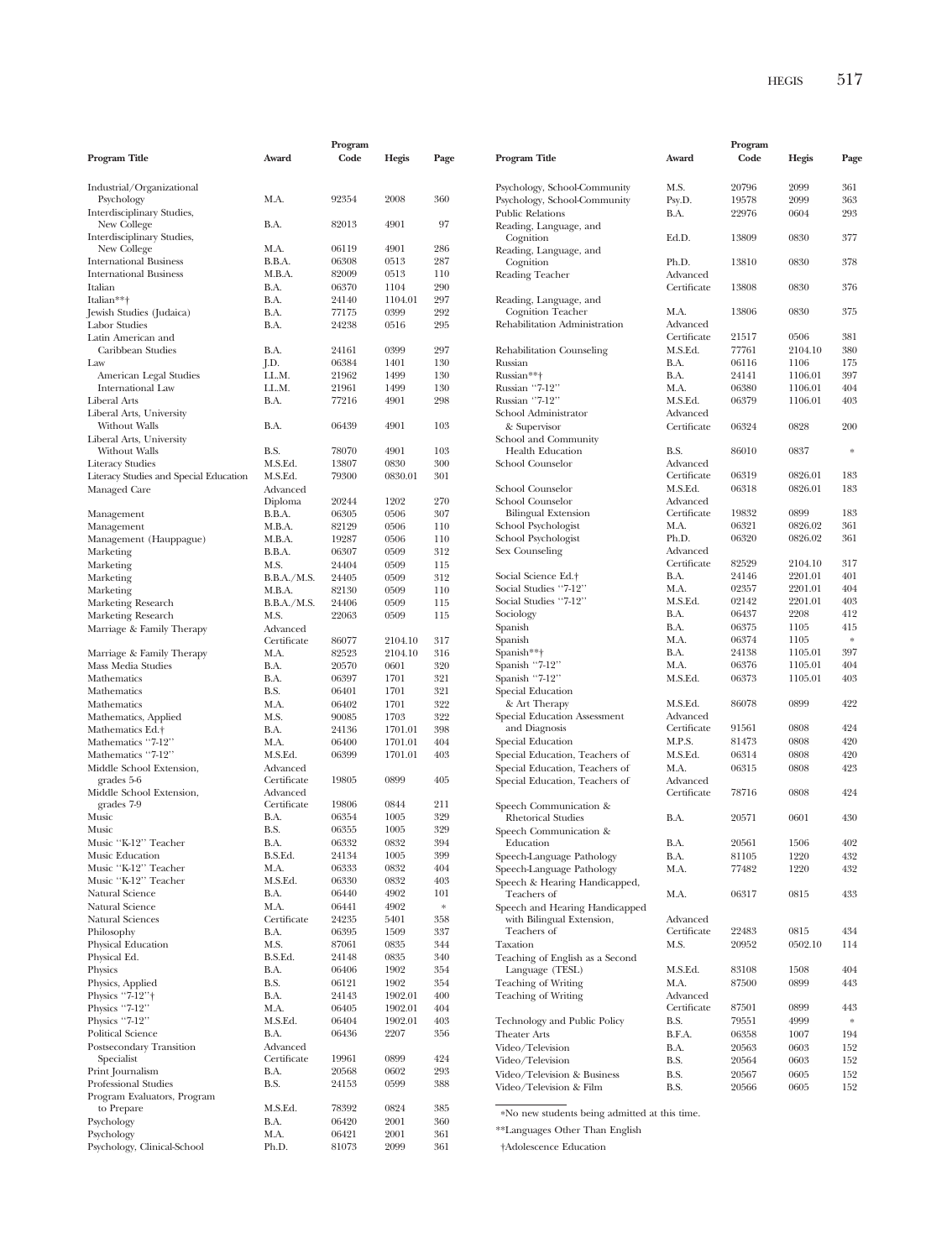## Index

| Absences (see Attendance)                                                          | 66         |
|------------------------------------------------------------------------------------|------------|
| Academic Advisement                                                                | 14         |
| Academic Calendar<br>55, inside covers                                             |            |
| Academic Chairs and Distinguished Professorships                                   | 471        |
| <b>Academic Honesty</b>                                                            | 54         |
| Academic Honors                                                                    | 70         |
| Academic Organization                                                              | 8          |
| Academic Projects, Special                                                         | 140        |
| Acceptance Fee (see Tuition Deposit)                                               | 26         |
| Accounting, Taxation, and Business Law                                             | 136        |
| Accounting & Taxation                                                              | 114        |
| <b>Accounting Certificate Program</b>                                              | 11         |
| <b>Accounting Information Systems</b>                                              | 114        |
| Accreditation                                                                      | 3          |
| <b>Activity Fee</b>                                                                | 26         |
| Address, Change of                                                                 | 54         |
| Administration and Policy Studies                                                  | 140        |
| Administrative Staff                                                               | 460        |
| Admission to the University                                                        |            |
| Graduate                                                                           | 75         |
| High School                                                                        | 58         |
| Part-time                                                                          | 10, 60     |
| <b>Summer Sessions</b>                                                             | 10         |
| Transfer<br>Undergraduate                                                          | 60<br>58   |
| <b>Advanced Certificate</b>                                                        |            |
| Early Childhood Special Education                                                  | 424        |
| Gerontology                                                                        | 263        |
| Middle School Extension, grades 5-6                                                | 405        |
| Middle School Extension, grades 7-9                                                | 211        |
| Postsecondary Transition Specialist                                                | 424        |
| Public History                                                                     | 279<br>183 |
| School Counselor Bilingual Extension<br>Special Education Assessment and Diagnosis | 424        |
| Teacher of the Speech and Hearing Handicapped                                      |            |
| (TSHH) and Bilingual Extension                                                     | 434        |
| <b>Teaching of Writing</b>                                                         | 443        |
| <b>Advanced Placement</b>                                                          | 58         |
| Advanced Standing Policy (See Transfer Credit Policy)                              | 61         |
| Advanced Standing (Transfer Credit) for Core Courses                               | 88         |
| <b>Advanced Study Programs</b>                                                     | 77         |
| Counseling                                                                         | 183        |
| Educational Administration                                                         | 200        |
| Foundations of Education                                                           | 250        |
| Reading<br>Sex Counseling                                                          | 375<br>317 |
| Special Education                                                                  | 423        |
| Advisement, University                                                             | 14         |
| Africana Studies                                                                   | 145        |
| Alumni Relations                                                                   | 13         |
|                                                                                    |            |
| Ambassador Program                                                                 | 14         |
| American Studies                                                                   | 145        |
| Anthropology                                                                       | 146        |
| Application Fee                                                                    | 26         |

| Application for Graduation                  |            |
|---------------------------------------------|------------|
| Graduate                                    | 81         |
| Undergraduate                               | 70         |
| <b>Applied Linguistics</b>                  | 298        |
| <b>Applied Mathematics</b>                  | 322        |
| <b>Applied Physics</b>                      | 354        |
| Arabic                                      | 149        |
| Army Cooperative Program                    | 59         |
| Art Education                               | 395        |
| Art History and Humanities                  | 149        |
| Asian Studies                               | 150        |
| Astronomy                                   | 151        |
| Athletics, Intercollegiate                  | 16         |
| <b>Athletic Training</b>                    | 342        |
| Attendance                                  | 66         |
| Attendance at Another College               | 66         |
| Audiology or Speech-Language Pathology      | 432        |
| Audio/Video/Film                            | 152        |
| Auditing                                    | 54         |
|                                             | 57         |
| Availability of Records                     |            |
| Average, Cumulative Grade Point<br>Graduate | 78         |
| Undergraduate                               | 65         |
| Awards                                      | 51         |
| Axinn Library, Joan and Donald E.           | 22         |
| Baccalaureate Degrees with Distinction      | 72         |
| <b>Bachelor</b> of Arts                     | 84         |
| Africana Studies                            | 145        |
| American Studies                            | 145        |
| Anthropology                                | 146        |
| Art History                                 | 149        |
| Asian Studies                               | 150        |
| Audio/Radio                                 | 152        |
| Biology                                     | 157        |
| Broadcast Journalism                        | 293        |
| Chemistry<br>Classics                       | 172<br>175 |
| Comparative Literature                      | 175        |
| Computer Science                            | 177        |
| Dance                                       | 192        |
| Drama                                       | 194        |
| Economics                                   | 196        |
| Education                                   | 205        |
| Elementary and Bilingual Education          | 205<br>223 |
| <b>Engineering Science</b><br>English       | 231        |
| Film Studies and Production                 | 152        |
| Fine Arts                                   | 245        |
| French                                      | 253        |
| Geography                                   | 257        |
| Geology                                     | 259        |
| German<br>Hebrew                            | 175<br>279 |
| <b>History</b>                              | 279        |
| <b>Ibero-American Studies</b>               | 415        |
| Italian                                     | 290        |
| Jewish Studies                              | 292        |
| Labor Studies                               | 295<br>297 |
| Latin American and Caribbean Studies        |            |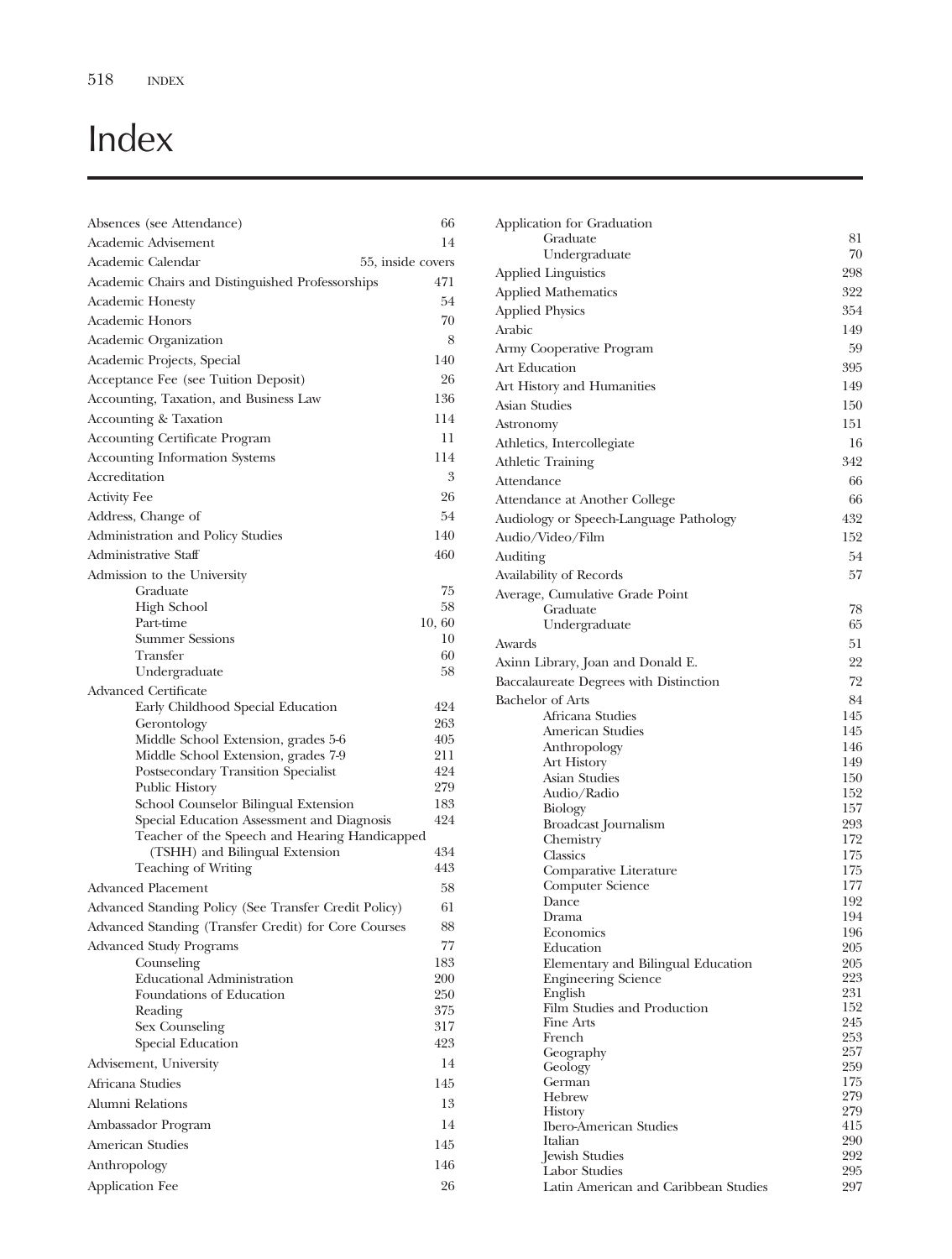| Liberal Arts                                             | 298        |
|----------------------------------------------------------|------------|
| Major                                                    | 84         |
| Mathematics                                              | 321        |
| Minor                                                    | 84         |
| Music<br>New College                                     | 329<br>91  |
| Philosophy                                               | 337        |
| Physics                                                  | 354        |
| Political Science                                        | 356        |
| Print Journalism                                         | 293        |
| Psychology                                               | 360        |
| <b>Public Relations</b>                                  | 293        |
| Russian                                                  | 175        |
| Sociology<br>Spanish                                     | 412<br>415 |
| Speech Communication and Rhetorical Studies              | 430        |
| Speech Communication Education                           | 402        |
| Speech-Language-Hearing Sciences                         | 432        |
| Speech-Language Pathology                                | 432        |
| Video/Television                                         | 152        |
| Bachelor of Business Administration                      | 106        |
| Accounting                                               | 140        |
| <b>Business Computer Information Systems</b>             | 165        |
| <b>Business Education</b><br>Entrepreneurship            | 396<br>239 |
| Finance                                                  | 240        |
| <b>International Business</b>                            | 287        |
| Major                                                    | 106        |
| Management                                               | 307        |
| Marketing                                                | 312        |
| Marketing Research                                       | 115        |
| Minor                                                    | 107        |
| Bachelor of Engineering                                  | 88         |
| <b>Bachelor of Fine Arts</b>                             |            |
| <b>Theater Arts</b>                                      | 194        |
| <b>Bachelor</b> of Science                               | 88<br>354  |
| <b>Applied Physics</b><br>Athletic Training              | 340        |
| Biochemistry                                             | 156        |
| Biology                                                  | 158        |
| <b>Business Economics</b>                                | 197        |
| Chemistry                                                | 172        |
| Community Health                                         | 267        |
| Computer Science                                         | 177        |
| Computer Science and Mathematics                         | 321<br>224 |
| Electrical Engineering<br><b>Environmental Resources</b> | 240        |
| <b>Exercise Specialist</b>                               | 342        |
| Fine Arts                                                | 245        |
| Geology                                                  | 259        |
| <b>Industrial Engineering</b>                            | 222        |
| Major                                                    | 88         |
| Mathematics                                              | 321        |
| Mechanical Engineering<br>Minor                          | 225<br>84  |
| Music                                                    | 329        |
| Professional Studies                                     | 388        |
| School Health Education                                  | 265        |
| Video/Television                                         | 152        |
| Video/Television and Business                            | 152        |
| Video/Television and Film                                | 152        |
| Bachelor of Science in Education                         | 126        |
| Fine Arts                                                | 372        |
| Music                                                    | 399        |
| Teaching of Physical Education                           | 340        |
| Bachelor's Programs                                      | 63         |
| Band (see Musical Organizations)                         | 25         |
| Bilingualism                                             | 156        |

| Binding Fee for Master's Essay                                    | 27                |
|-------------------------------------------------------------------|-------------------|
| Biochemistry                                                      | 156               |
| <b>Biology</b>                                                    | 157               |
| <b>Biomedical Engineering</b>                                     | 221               |
| <b>Board of Trustees</b>                                          | 6                 |
| <b>Books and Supplies</b>                                         | 27                |
| <b>Bookstore</b>                                                  | 14                |
| Buckley Amendment (see Availability of Records)                   | 57                |
| Bulletin of First Matriculation                                   | 75                |
| <b>Bulletin of First Registration</b>                             | 69                |
| <b>Business Administration</b>                                    |                   |
| Bachelor                                                          | 106               |
| Master                                                            | 110               |
| Master/Juris Doctor                                               | 113               |
| Business Computer Information Systems and                         |                   |
| Quantitative Methods                                              | 165               |
| <b>Business Economics</b>                                         | 196               |
| <b>Business Education</b>                                         | 396               |
| <b>Business Law</b>                                               | 171               |
| Business, Frank G. Zarb School of                                 | 104               |
| Accounting<br><b>Business Computer Information Systems</b>        | 140<br>165        |
| <b>Business Law</b>                                               | 171               |
| Finance                                                           | 240               |
| <b>General Business</b>                                           | 256               |
| <b>International Business</b>                                     | 287               |
| Major<br>Management                                               | 106<br>307        |
| Marketing                                                         | 312               |
| Minor                                                             | 107               |
| Quantitative Methods                                              | 374               |
| Taxation (see Accounting)                                         | 110               |
| Business Studies, Center for                                      | 11                |
| Cafeterias (see Food Services)                                    | 15                |
| Calendar, Academic                                                | 55, inside covers |
| Campus Map                                                        | 458               |
| Career Planning                                                   |                   |
| (see Career Counseling Services, 15<br>and Career Center, 14)     |                   |
| Center/Clinic/Institute                                           |                   |
| <b>Business Studies</b>                                           | 11                |
| Career                                                            | 14                |
| Career Counseling<br>Child Care Institute, Diane Lindner-Goldberg | 15<br>15          |
| Cultural                                                          | 24                |
| Gerontology                                                       | 22                |
| Health (See Wellness Center)                                      | 21                |
| Psychological Evaluation, Research, and                           | 23                |
| Counseling<br>Reading/Communications Resource                     | 24                |
| Reading/Writing Learning                                          | 24                |
| Special Education and Rehabilitation                              | 24                |
| Speech-Language-Hearing                                           | 24                |
| Student                                                           | 19                |
| Certificate of Advanced Study                                     |                   |
| Counseling<br><b>Educational Administration</b>                   | 183<br>200        |
| Foundations of Education                                          | 250               |
| Certificate Program in Natural Sciences                           | 358               |
| Certification, New York State                                     | 22, 122           |
| Certified Employee Benefit Specialist (CEBS)                      | 11                |
| Change of Address                                                 | 54                |
| Change of Major/Minor/Specialization/                             |                   |
| Concentration/Degree                                              | 54                |
|                                                                   |                   |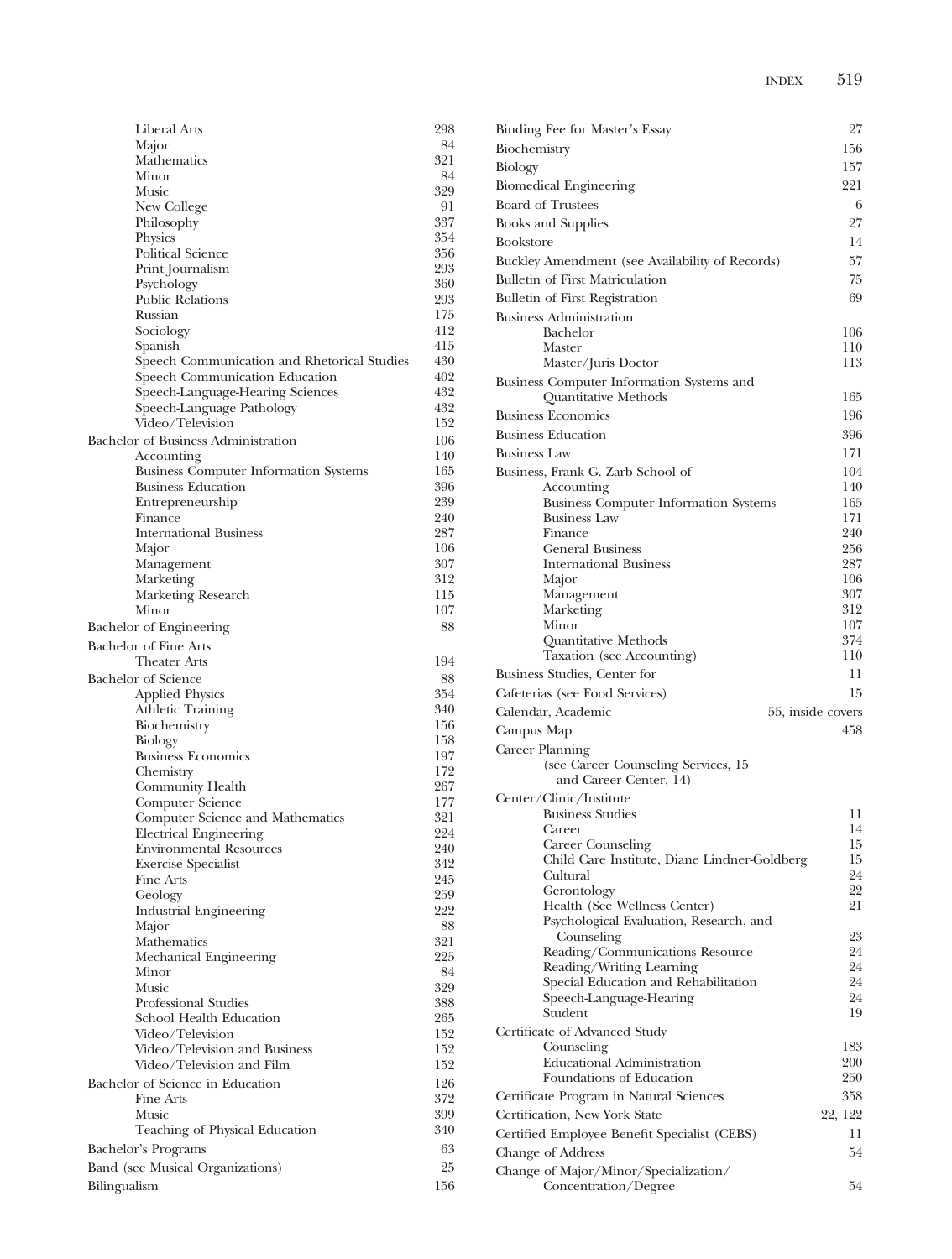| Change of Program                                     | 66             |
|-------------------------------------------------------|----------------|
| Chaplains                                             | 15             |
| Chemistry                                             | 172            |
| Child Care Institute, Lindner-Goldberg                | 15             |
| Chinese                                               | 174            |
| Choosing a Program                                    | 63             |
| Chorus (see Musical Organization)                     | 25             |
| Civil Engineering                                     | 221            |
| <b>Class Schedules</b>                                | 55             |
| Class Standing                                        | 67             |
| Clinical and School Psychology                        | 361            |
|                                                       | 83             |
| College of Liberal Arts and Sciences                  |                |
| Commencement                                          | 70             |
| Common Hour                                           | 55             |
| Communication, School of                              | 117<br>152     |
| Audio/Video/Film<br>Journalism and Mass Media Studies | 293            |
| Speech Communication and Rhetorical Studies           | 429            |
| Community Health                                      | 267            |
| Comparative Literature                                | 175            |
| Comparative Literature and Languages                  | 175            |
|                                                       | 82             |
| Comprehensive Examination                             | 221            |
| Computer Engineering                                  |                |
| Computer Science                                      | 177            |
| Computer Science and Mathematics                      | 321            |
| Computer Services                                     | 22             |
| Computer Studies-Microcomputer Applications           | 12             |
| Continuing Education, University College for          | 11             |
| Continuing Engineering Education                      | 12             |
| Core Courses                                          | 86, 87         |
| Core Curriculum                                       | 84             |
| (Advanced Standing, Transfer Credit)                  |                |
| HCLAS; Zarb School of Business                        | 88, 107        |
| Counseling                                            | 182            |
| Counseling, Research, Special Education, and          |                |
| Rehabilitation                                        | 186            |
| Course Numbering System                               | 56             |
| Creative Arts Therapy                                 | 186            |
| Creative Writing and Literature                       | 231            |
| Credit by Examination                                 |                |
| Graduate                                              | 76             |
| Undergraduate                                         | 58             |
| Credit for Prior Learning                             | 59             |
| Credits, Transfer                                     |                |
| Graduate<br>Undergraduate                             | 76<br>60       |
| Cultural Center, Hofstra                              | 24             |
|                                                       |                |
| Cumulative Grade Point Average<br>Graduate            | 78             |
| Undergraduate                                         | 65             |
| Curriculum and Teaching                               | 189            |
| Curriculum Evaluation                                 | 56             |
| Dance                                                 | 189            |
| David Filderman Gallery                               | 24             |
| Day Program (see Full-Time Study)                     | 10, 55, 58, 75 |
| Dean of Students                                      | 15             |
| Dean's List                                           | 70             |
| Dean's Scholars                                       | 71             |
|                                                       |                |

| Degree Requirements                                                  |               |
|----------------------------------------------------------------------|---------------|
| Bachelor<br>Master                                                   | 63<br>79      |
| Doctoral                                                             | 81            |
| Degrees                                                              |               |
| <b>Bachelor</b> of Arts<br>Bachelor of Business Administration       | 63, 84<br>106 |
| Bachelor of Engineering                                              | 88            |
| Bachelor of Fine Arts                                                | 88            |
| <b>Bachelor</b> of Science                                           | 88            |
| Bachelor of Science in Education                                     | 126           |
| Doctor of Education                                                  | 81<br>81      |
| Doctor of Philosophy<br>Master of Arts                               | 89            |
| Master of Arts: Education                                            | 128           |
| Master of Business Administration                                    | 110           |
| Master of Professional Studies                                       | 129           |
| Master of Science                                                    | 89, 113, 128  |
| Master of Science in Education                                       | 126, 128      |
| Degrees with Distinction<br>Bachelor                                 | 72            |
| Master                                                               | 79            |
| Degrees, Dual and Dual Majors                                        | 63            |
| Dempster Hall for Communications                                     | 15            |
| Departmental Honors Program                                          | 71            |
| Diploma or Certificate Replacement                                   | 27            |
| Disabled, Program for the (see PHED)                                 | 18            |
| Dismissal, Undergraduate, Graduate                                   | 66,78         |
| Distinguished Professorships                                         | 471           |
| Division of                                                          |               |
| Humanities<br>Natural Sciences, Mathematics, Engineering             | 83            |
| and Computer Sciences                                                | 83            |
| Social Sciences                                                      | 83            |
| Doctor of Education in                                               |               |
| <b>Educational Administration</b>                                    | 200<br>377    |
| Reading, Language, and Cognition<br>Doctor of Philosophy in          |               |
| Psychology                                                           | 361           |
| Reading, Language, and Cognition                                     | 378           |
| Doctor of Psychology in School-Community Psychology                  | 363           |
| Doctoral Programs                                                    | 81            |
| Dormitories (see Residential Life)                                   | 19            |
| Drama                                                                | 193           |
| Dropped for Scholarship (see Dismissal)                              | 66            |
| Dual Majors and Dual Degrees                                         | 63            |
| <b>Early Admission</b>                                               | 58            |
| Early Childhood Special Education                                    | 421           |
| Early Childhood Special Program                                      | 210           |
| Early Decision Admission                                             | 58            |
| Economics                                                            | 196           |
| Education and Allied Human Services, School of                       | 121           |
| Counseling                                                           | 182           |
| Creative Arts Therapy                                                | 186           |
| <b>Educational Administration</b>                                    | 200<br>205    |
| Elementary and Early Childhood Education<br>Foundations of Education | 249           |
| Health Professions and Family Studies                                | 265           |
| <b>Literacy Studies</b>                                              | 300           |
| Marriage and Family Therapy                                          | 316           |
| Physical Education and Sport Sciences<br>Reading                     | 340<br>375    |
| Rehabilitation Counseling                                            | 380           |
| Research                                                             | 385           |
| Secondary Education                                                  | 393           |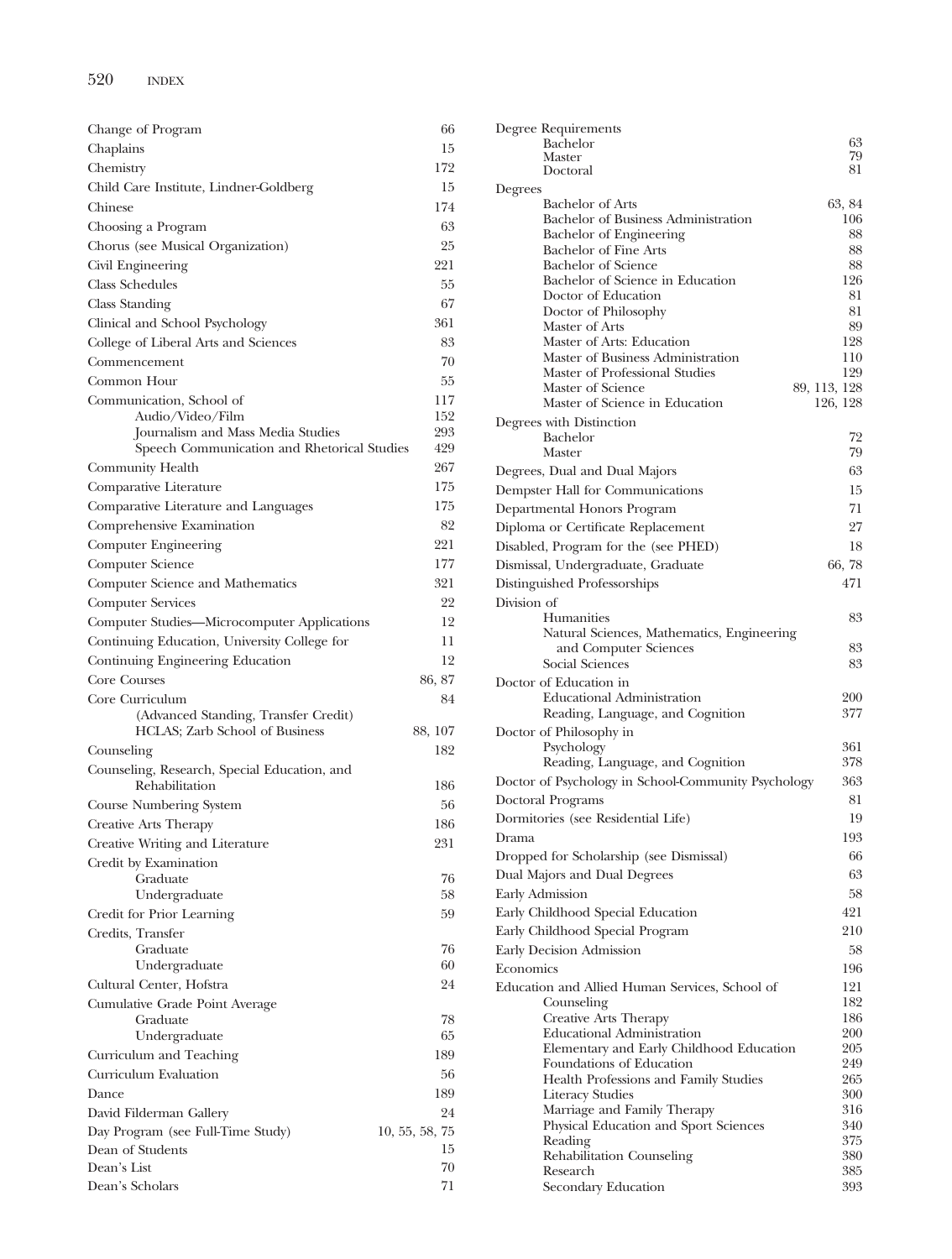| Special Education                                         | 419       |
|-----------------------------------------------------------|-----------|
| Writing                                                   | 443       |
| Education Abroad (see International Study)                | 17        |
| <b>Educational Administration</b>                         | 200       |
| <b>Educational Psychology</b>                             | 186       |
| <b>Educational Services</b>                               | 22        |
| <b>Educational Studies Program</b>                        | 199       |
| Elective                                                  | 55        |
| Electrical Engineering                                    | 224       |
| <b>Electron Microscopy</b>                                | 159       |
| Elementary and Early Childhood Education                  | 205       |
| ELP (English Language Program)                            | 238       |
| <b>Emily Lowe Gallery</b>                                 | 25        |
| <b>Employment Opportunities</b>                           |           |
| (see Career Center)                                       | 14        |
| Engineering                                               | 220       |
| Engineering, Continuing Education                         | 12        |
| Engineering, Electrical                                   | 224       |
| Engineering, Industrial                                   | 223       |
| Engineering, Mechanical                                   | 225       |
| <b>Engineering Science</b>                                | 221       |
| English                                                   | 231       |
| English and American Literature                           | 231       |
| English and Creative Writing                              | 232       |
| <b>English Education</b>                                  | 396       |
| English Language Program (ELP)                            | 238       |
| Entrepreneurship                                          | 239       |
| <b>Environmental Engineering</b>                          | 221       |
|                                                           |           |
|                                                           |           |
| <b>Environmental Resources</b>                            | 240       |
| Essay, Master's                                           | 81        |
| Examinations                                              |           |
| Advanced Placement                                        | 58<br>59  |
| College-Level Equivalency Program (CLEP)<br>Comprehensive | 82        |
| Graduate Management Admission Test                        | 11        |
| New York State Proficiency                                | 59        |
| Exclusion from the University                             | 68        |
| <b>Executive Master of Business Administration</b>        | 112       |
| <b>Exercise Specialist</b>                                | 342       |
| Expenses (see Tuition and Fees)                           | 26        |
| <b>Facilities and Services</b>                            | 14        |
| <b>Faculty Listing</b>                                    | 474       |
| The Family Education Rights and Privacy Act (FERPA)       | 526       |
| Family Therapy, Master's Degree                           | 316       |
| Family Therapy, Post-Master's Degree                      | 317       |
| Family Education Rights and Privacy Act                   |           |
| (see Availability of Records)                             | 57        |
| Federal Perkins Loan Program                              | 31        |
| Federal Work Study                                        | 31        |
| Fees                                                      | 26        |
| Filderman Gallery                                         | 25        |
| Film Production (see School of Communication)             | 117       |
| Final Semester Registration                               |           |
| Graduate (see Application for Graduation)                 | 81        |
| Undergraduate                                             | 70        |
| Finance                                                   | 240       |
| Finance Certificate Program                               | 11        |
| Financial Aid<br>Fine Arts                                | 28<br>245 |

| Food Services                                               | 15         |
|-------------------------------------------------------------|------------|
| Foreign Language Awards                                     | 51         |
| Foreign Language Education                                  | 397        |
| Foreign Languages and Literature                            |            |
| (see Comparative Literature and Languages)                  | 175        |
| Foreign Students (see International Students)               | 17         |
| Foreign Study (see International Study)                     | 17         |
| Foundations of Education                                    | 249        |
| French                                                      | 253        |
| Freshman Advancement                                        | 16         |
| Full- and Half-time Graduate<br>Student Status              | 75         |
| Full-Time Study                                             |            |
| Undergraduate                                               | 10, 55, 58 |
| Graduate                                                    | 10,75      |
| (FYP) First-Year Program                                    | 286        |
| Gallery<br>David Filderman                                  | 25         |
| <b>Emily Lowe</b>                                           | 25         |
| <b>General Business</b>                                     | 256        |
| Geography                                                   | 257        |
| Geology                                                     | 259        |
| George Dempster Hall for Communications                     | 15         |
| German                                                      | 262        |
| Gerontology                                                 | 263        |
| Government (see Political Science)                          | 356        |
| Grade Point Average                                         | 65, 78     |
| Grading System                                              |            |
| Graduate                                                    | 78         |
| Undergraduate                                               | 64         |
| Graduate                                                    |            |
| Admission                                                   | 75         |
| Courses Taken by Undergraduates                             | 67<br>78   |
| Cumulative or Grade Point Average<br>Degree Time Limitation | 82         |
| Grades                                                      | 78         |
| Programs                                                    | 75         |
| Management Admission Test                                   | 12         |
| Nondegree Study<br><b>Transfer Credit</b>                   | 76<br>76   |
| Graduate Management Admission Test                          | 12         |
| Graduate Record Examination                                 | 12         |
| Graduation, Application for                                 |            |
| Graduate                                                    | 81         |
| Undergraduate (see Final                                    |            |
| Semester Registration)                                      | 70         |
| Grants and Loans                                            | 31         |
| Greek                                                       | 264        |
| Guidance (Counseling)                                       | 182        |
| <b>Health Administration</b>                                | 268        |
| Health Center (See Wellness Center)                         | 21         |
| <b>Health Education</b>                                     | 268        |
| Health Professions and Family Studies                       | 265        |
| Hebrew                                                      | 279        |
| High School Students, Superior                              | 60         |
| History                                                     | 279        |
| Hofstra at a Glance                                         | 7          |
| Hofstra College of Liberal Arts and Sciences                | 83         |
| Hofstra Cultural Center                                     | 24         |
| Hofstra Museum                                              | 24         |
| Hofstra USA                                                 | 16         |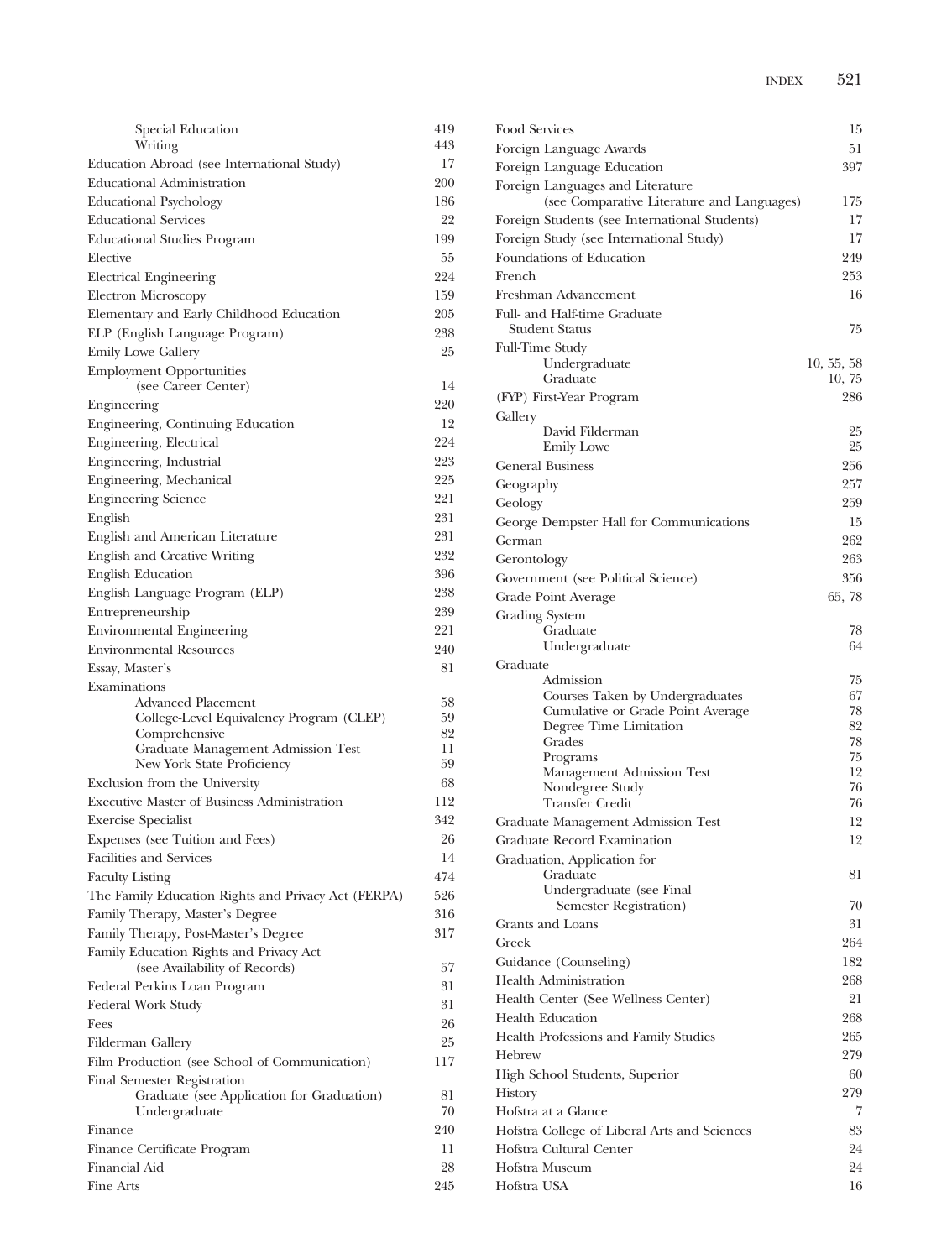| Honesty, Policy on Academic                             | 54         |
|---------------------------------------------------------|------------|
| Honor Organizations                                     |            |
| Graduate                                                | 79         |
| Undergraduate                                           | 71         |
| Honors, Bachelor Degree with                            | 71<br>136  |
| Honors College                                          | 71         |
| Honors, Departmental<br>Honors House                    | 71         |
| Honors, Master's (see Master's Degree with Distinction) | 79         |
| Honors, Prizes and Awards                               | 51         |
| <b>Honors Programs</b>                                  | 71         |
| <b>Honors</b> Seminars                                  | 71         |
| Housing (see Residential Life)                          | 19         |
| Human Cytogenetics                                      | 159        |
| Humanities                                              | 285        |
| Humanities, Division of the                             | 83         |
| Art History and Humanities                              | 149        |
| Comparative Literature and Languages                    | 175        |
| Drama                                                   | 194        |
| English<br>Fine Arts                                    | 231<br>245 |
| French                                                  | 253        |
| <b>Ibero-American Studies</b>                           | 415        |
| Music                                                   | 329        |
| Spanish                                                 | 415        |
| Human Resources Management Certificate Program          | 11         |
| <b>Inactive Grades</b>                                  | 62         |
| Industrial Engineering                                  | 222        |
| Industrial/Organizational Psychology                    | 361        |
| Infirmary (see Health Services)                         | 16         |
| Institute of the Arts                                   | 25         |
| <b>Instructional Areas</b>                              | 8          |
| Intercollegiate Athletics                               | 16         |
| Interdisciplinary Programs                              | 286        |
| Interdisciplinary Studies (M.A.)                        | 103, 286   |
| <b>International Affairs</b>                            | 287        |
| <b>International Business</b>                           | 287        |
| International Business Certificate Program              | 11         |
| <b>International Students</b>                           | 17         |
| International Study                                     | 17         |
| Intramural Sports (see Recreation)                      | 19         |
| Italian                                                 | 290        |
| Italian Studies                                         | 291        |
| January Session                                         | 10         |
| Japanese                                                | 291        |
| Jewish Studies                                          | 292        |
| Journalism                                              | 293        |
| Journalism and Mass Media Studies                       | 320        |
| Judaica (see Jewish Studies)                            | 292        |
| Juris Doctor/Master of Business Administration          | 112        |
| <b>Labor Studies</b>                                    | 295        |
| Language Laboratory                                     | 22         |
| Late Registration Fee                                   | 26         |
| Latin                                                   | 296        |
| Latin American and Caribbean Studies                    | 297        |
| Law, School of                                          | 130        |
| Law School Admission Test                               | 12         |
| Law (see Prelaw Studies)                                | 359        |
| Legal Nurse Consultant Certificate Program              | 12         |
| Liberal Arts Colloquia                                  | 298        |
|                                                         |            |

| 54         | Liberal Arts Courses                                                | 56               |
|------------|---------------------------------------------------------------------|------------------|
| 79         | Liberal Arts, Definition of                                         | 56               |
| 71         | Liberal Arts Program                                                | 298              |
| 71         | Liberal Arts Studies (credit and noncredit)                         | 12               |
| 136        | Library, Joan and Donald E. Axinn                                   | 22               |
| 71         | Linguistics                                                         | 298              |
| 71         | Linguistics, Applied                                                | 298              |
| 79<br>)    | <b>Literacy Studies</b>                                             | 300              |
| 51         | Literacy Studies Resource Center                                    | 24               |
| 71         | Literature in Translation                                           | 306              |
| 71         | Living Accommodations (see Residential Life)                        | 19               |
| 19         | Loans                                                               | 31               |
| 159        | Long Island Studies Institute                                       | 25               |
| 285        | Lowe Gallery                                                        | 25               |
| 83         | Mack Hall, David S.                                                 | 21               |
| 149<br>175 | Maintaining Matriculation Fee (see also Final                       |                  |
| 194        | Semester Registration)                                              | 26, 70, 81<br>54 |
| 231        | Major, Change of                                                    |                  |
| 245        | Major Degree Requirements<br><b>Bachelor</b> of Arts                | 84               |
| 253<br>415 | Bachelor of Business Administration                                 | 106              |
| 329        | Bachelor of Engineering                                             | 88               |
| 415        | Bachelor of Fine Arts                                               | 88               |
| 11         | <b>Bachelor of Science</b>                                          | 88               |
| 62         | Bachelor of Science in Education<br>Doctor of Education             | 126<br>81        |
| 222        | Doctor of Philosophy                                                | 81               |
| 361        | Master of Arts                                                      | 89               |
| 16         | Master of Arts: Education                                           | 128              |
| 25         | Master of Business Administration<br>Master of Science in Education | 110<br>126, 128  |
| 8          |                                                                     | 63               |
| 16         | Major, dual<br>Managed Care                                         | 270              |
| 286        | Management                                                          | 307              |
| 103, 286   | Management, Entrepreneurship and General Business                   | 307              |
| 287        | Map, Campus                                                         | 458              |
| 287        | Marine and Freshwater Biology                                       | 159              |
| 11         | Marine Laboratory                                                   | 18               |
| 17         | Marketing                                                           | 312              |
| 17         | Marketing Certificate Program                                       | 11               |
| 19         | Marketing and International Business                                | 312              |
| 290        | Marketing Research                                                  | 115              |
| 291        |                                                                     |                  |
| 10         | Marking System<br>Graduate                                          | 78               |
| 291        | Undergraduate                                                       | 64               |
| 292        | Marriage and Family Therapy                                         | 316              |
| 293        | Marriage and Family Therapy Clinic                                  | 23               |
| 320        | Mass Media Studies                                                  | 320              |
| 292        | Master of Arts                                                      | 89               |
| 112        | Applied Linguistics (TESL)                                          | 298              |
| 295        | Bilingualism                                                        | 156              |
| 22         | Biology<br>Comparative Literature                                   | 158<br>175       |
| 26         | Computer Science                                                    | 178              |
| 296        | Creative Arts Therapy                                               | 186              |
| 297        | Early Childhood                                                     | 211              |
| 130        | <b>Elementary Education</b>                                         | 210              |
| 12         | English<br>English and Creative Writing                             | 231<br>232       |
| 359        | French                                                              | 253              |
| 12         | <b>Health Administration</b>                                        | 268              |
| 298        | History                                                             | 279              |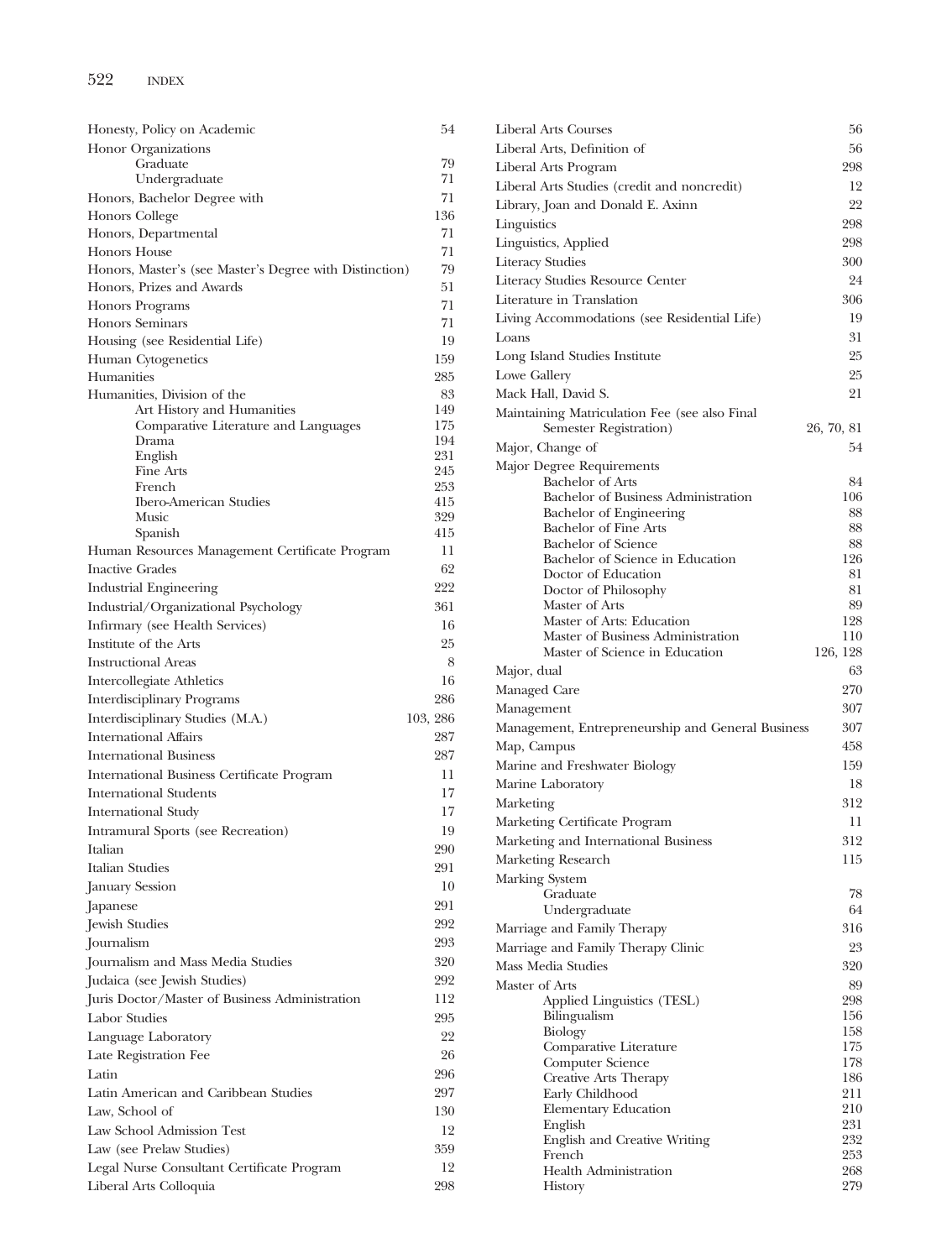| Humanities                                                                   | 285          |
|------------------------------------------------------------------------------|--------------|
| Industrial/Organizational Psychology                                         | 360          |
| <b>Interdisciplinary Studies</b>                                             | 286          |
| Marriage and Family Therapy<br>Mathematics                                   | 316<br>322   |
| Mathematics, Science, and Technology                                         | 210          |
| Psychology                                                                   | 360          |
| Reading, Language, and Cognition                                             | 376          |
| Secondary Education                                                          | 393          |
| Spanish                                                                      | 415          |
| Special Education                                                            | 423          |
| Special Program in Early Childhood<br>Speech-Language Audiology or Pathology | 210<br>433   |
| Master of Business Administration                                            | 110          |
| Thesis Binding Fee                                                           | 27           |
| Master of Business Administration/Juris Doctor                               | 112          |
| Master of Professional Studies                                               | 420          |
| Master of Science                                                            | 89, 113, 128 |
| Accounting                                                                   | 113          |
| Accounting and Taxation                                                      | 113          |
| <b>Accounting Information Systems</b>                                        | 113          |
| <b>Applied Mathematics</b>                                                   | 322<br>159   |
| Biology<br>Computer Science                                                  | 178          |
| <b>Computer Information Systems</b>                                          | 113          |
| Finance                                                                      | 115          |
| Gerontology                                                                  | 263          |
| <b>Health Education</b>                                                      | 269          |
| Human Cytogenetics                                                           | 159          |
| Human Resources Management                                                   | 115          |
| Marketing Research<br>Physical Education                                     | 115<br>344   |
| School-Community Psychology                                                  | 361          |
| Taxation                                                                     | 113          |
| Master of Science in Education                                               | 126, 128     |
| Counseling                                                                   | 182          |
| Early Childhood Education, PreK-6                                            | 209          |
| Early Childhood Special Education                                            | 421          |
| <b>Educational Administration</b>                                            | 200          |
| Elementary Education PreK-6<br>Foundations of Education                      | 209<br>250   |
| <b>Literacy Studies</b>                                                      | 300          |
| Literacy Studies and Special Education                                       | 301          |
| Program Evaluation                                                           | 385          |
| Reading                                                                      | 375          |
| Rehabilitation Counseling                                                    | 380          |
| Secondary Education                                                          | 403          |
| Special Education                                                            | 420          |
| Special Education and Art Therapy                                            | 422          |
| Teaching of English as a Second Language                                     | 404          |
| (TESL)<br>Master's Degrees, Regulations Governing                            | 79           |
| Master's Degree with Distinction                                             | 79           |
| Master's Essay or Thesis                                                     | 81           |
| Master's Programs                                                            | 76           |
| Mathematics                                                                  | 321          |
| Mathematics, Applied                                                         | 322          |
| Mathematics Education                                                        | 398          |
| Mathematics, Science, and Technology                                         | 210          |
| Matriculated Student                                                         | 55           |
| Mechanical Engineering                                                       | 225          |
| Medical Care (see Health Services)                                           | 16           |
|                                                                              |              |

| Medicine (see Premedical Studies)                 | 359        |
|---------------------------------------------------|------------|
| Meteorology                                       | 327        |
| Middle Eastern and Central Asian Studies          | 327        |
| Middle Income Plan                                | 30         |
| Middle School Extension, grades 5-6               | 405        |
| Middle School Extension, grades 7-9               | 211        |
| <b>Military Science</b>                           | 327        |
| Minor Concentration Requirements                  |            |
| <b>Bachelor of Arts</b>                           | 84         |
| Bachelor of Business Administration               | 107        |
| <b>Bachelor of Science</b>                        | 84         |
| Bachelor of Science in Education                  | 123        |
| Modern Greek                                      | 329        |
| Music                                             | 329        |
| Music Education                                   | 399        |
| Music Listening Room                              | 25         |
| <b>Musical Organizations</b>                      | 25         |
| Natural Science                                   | 335        |
| Natural Sciences, Mathematics, Engineering        |            |
| and Computer Sciences, Division of the            | 83<br>151  |
| Astronomy<br>Biochemistry                         | 156        |
| Biology                                           | 157        |
| Chemistry                                         | 172        |
| Computer Science                                  | 177        |
| Engineering                                       | 220<br>240 |
| <b>Environmental Resources</b><br>Geology         | 259        |
| Mathematics                                       | 321        |
| Meteorology                                       | 327        |
| Natural Science                                   | 335        |
| <b>Physics</b><br>Premedical                      | 354<br>359 |
| Technology and Public Policy                      | 440        |
| New College of Hofstra                            | 91         |
| New York State Certification                      | 122        |
| New York State Education Department               |            |
| <b>Inventory of Registered Programs</b>           | 516        |
| New York State Proficiency Examinations           | 58         |
| New York State Tuition Assistance                 | 32         |
| NOAH (New Opportunities at Hofstra)               | 335        |
| Nondegree Study Graduate                          | 76         |
| <b>Nonliberal Arts Courses</b>                    | 55         |
| Nonmatriculated Study                             |            |
| Graduate                                          | 75         |
| Undergraduate                                     | 59         |
| Numbering System                                  | 55         |
| Off-Campus Education                              | 89, 92     |
| Office of the Dean of Students                    | 15         |
| Office of Student Employment                      | 21         |
| Oral Biology                                      | 159        |
| Orchestra (see Musical Organizations)             | 25         |
| PALS (Program for Academic Learning Skills)       | 18, 132    |
| Paralegal Studies Certificate Program             | 12         |
| Parking                                           | 18         |
| Part-time Studies, Office of                      | 14         |
| Part-Time Study                                   | 10, 60, 75 |
| Pass/D+/D/Fail, Undergraduate                     | 65         |
| Pass/Fail Graduate                                | 78         |
| PEIR (Professionals and Executives in Retirement) | 13         |
| Perkins Loan Program, Federal                     | 31         |
| Permission to Attend from Other Colleges          | 55         |
| Permission to Attend Other Colleges               | 66         |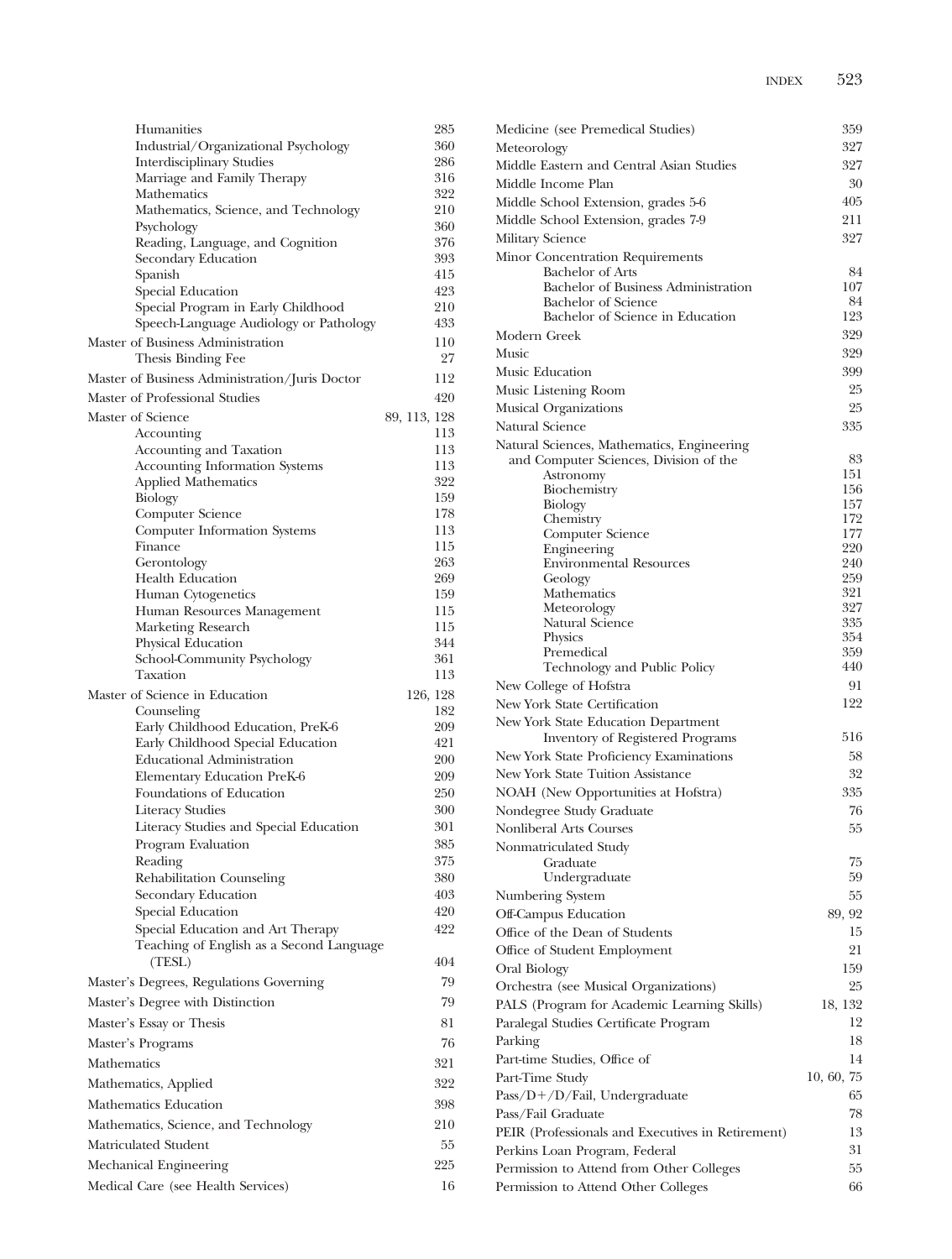| PHED (Program for the                                                                              |            |
|----------------------------------------------------------------------------------------------------|------------|
| Higher Education of the Disabled)                                                                  | 18         |
| Philosophy                                                                                         | 337        |
| Philosophy of Science                                                                              | 340        |
| Physical Education and Sport Sciences                                                              | 340        |
| Physics                                                                                            | 353        |
| <b>Political Science</b>                                                                           | 356        |
| Portuguese                                                                                         | 358        |
| Post Baccalaureate Premedical Studies                                                              | 358        |
| Postdoctoral, Psychology                                                                           | 364        |
| Post-Master's Degree                                                                               |            |
| <b>Family Therapy</b>                                                                              | 317        |
| Sex Counseling                                                                                     | 317<br>424 |
| Postsecondary Transition Specialist<br>Pre-Allied Medical Professions                              |            |
|                                                                                                    | 158<br>359 |
| Predental Studies (see Premedical Studies)                                                         | 359        |
| <b>Prelaw Studies</b>                                                                              | 158        |
| Premedical, Predental, Preveterinary Medicine Studies<br>Premedical/Prehealth Professional Studies | 359        |
| Prior Learning                                                                                     | 59         |
| Privacy Act                                                                                        | 57         |
| Private Instruction Fee                                                                            | 27         |
| Prizes and Awards                                                                                  | 51         |
| Probation Standards-Undergraduate                                                                  | 66         |
| Graduate                                                                                           | 78         |
| Professional Diploma                                                                               |            |
| Counseling                                                                                         | 182        |
| <b>Educational Administration</b>                                                                  | 200        |
| Managed Care                                                                                       | 270        |
| Marriage and Family Therapy<br>Reading                                                             | 317<br>376 |
| Rehabilitation Administration                                                                      | 380        |
| Special Education                                                                                  | 423        |
| Professionals and Executives in Retirement (PEIR)                                                  | 12         |
| Professional Studies                                                                               | 388        |
| Program Change Fee                                                                                 | 26         |
| Program, Change of                                                                                 | 65         |
| Program Evaluation                                                                                 | 385        |
| Program Planning                                                                                   | 63         |
| Programs of Study                                                                                  |            |
| Bachelor's                                                                                         | 63         |
| Doctoral<br>Master's                                                                               | 81<br>79   |
| <b>Provisional Courses</b>                                                                         | 445        |
| Provost's Scholars                                                                                 | 71         |
| Psychological Evaluation, Research, and Counseling Clinic                                          | 23         |
| Psychology                                                                                         | 360        |
| Psy.D. in School-Community Psychology                                                              | 363        |
| <b>Public Affairs</b>                                                                              | 373        |
| <b>Public History</b>                                                                              | 279        |
| <b>Public Relations</b>                                                                            | 293        |
| Publishing Studies and Literature                                                                  | 231        |
| Quantitative Methods                                                                               | 374        |
| Radio                                                                                              | 25         |
| Reading                                                                                            | 375        |
| Reading/Writing Learning Clinic                                                                    | 24         |
| Readmission                                                                                        |            |
| Undergraduate                                                                                      | 62         |
| Graduate                                                                                           | 76         |
| Records, Availability                                                                              | 57         |
| Recreation Program                                                                                 | 19         |
| Refresher Course (see Repeated Course)                                                             | 67         |

| Refund Policy (Undergraduate and Graduate)                            |              | 67        |
|-----------------------------------------------------------------------|--------------|-----------|
| Registration Fee (University Fee)                                     |              | 26        |
| Registration, Final Semester                                          |              |           |
| Graduate (see Application for Graduation)                             |              | 81        |
| Undergraduate                                                         |              | 70        |
| Regulations Governing Doctoral Programs                               |              | 81        |
| Regulations Governing Graduate Programs                               |              | 79        |
| Rehabilitation Administration                                         |              | 381       |
| Rehabilitation Counseling                                             |              | 380       |
|                                                                       |              |           |
| Rehabilitation Counseling of Persons with Psychiatric<br>Disabilities |              | 382       |
|                                                                       |              |           |
| Religious Studies                                                     |              | 384       |
| Remission of Tuition (see Refund Policy)                              |              | 67        |
| Repeated Course                                                       |              | 67        |
| Requirements for the Major and Minor                                  |              |           |
| (where applicable) in                                                 |              |           |
| <b>Bachelor</b> of Arts<br>Bachelor of Business Administration        |              | 84<br>106 |
| Bachelor of Engineering                                               |              | 88        |
| <b>Bachelor of Fine Arts</b>                                          |              | 88        |
| <b>Bachelor</b> of Science                                            |              | 88        |
| Bachelor of Science in Education                                      |              | 126       |
| Doctor of Education                                                   |              | 81        |
| Doctor of Philosophy                                                  |              | 81        |
| Doctor of Psychology                                                  |              | 363       |
| Master of Arts                                                        |              | 79<br>128 |
| Master of Arts: Education<br>Master of Business Administration        |              | 110       |
| Master of Science                                                     | 89, 113, 121 |           |
| Master of Science in Education                                        | 126, 128     |           |
| Requirements, University                                              |              | 69        |
| Research                                                              |              | 385       |
| Reserve Officers Training Corps (ROTC)                                |              | 327       |
|                                                                       |              | 27        |
| Residence Hall Fees                                                   |              |           |
| Residence Halls (see Residential Life)                                |              | 19        |
| Residence Requirement                                                 |              | 61        |
| Respecialization, Postdoctoral Program, Psychology                    |              | 364       |
| Romance Languages and Literatures                                     |              | 388       |
| Russian                                                               |              | 388       |
| Saturday Classes for Young People                                     |              | 12        |
| Saturday College                                                      |              | 388       |
| Schedules, Class                                                      |              | 55        |
| Scholarships (see Financial Aid)                                      |              | 28        |
| School-Community Psychology                                           |              | 363       |
| School Counselor Bilingual Extension                                  |              | 183       |
| School Health Education                                               |              | 265       |
|                                                                       |              | 104       |
| School of Business, Frank G. Zarb                                     |              |           |
| School of Communication                                               |              | 117       |
| School of Education and Allied Human Services                         |              | 121       |
| School of Law                                                         |              | 130       |
| School for University Studies                                         |              | 131       |
| Science Education                                                     |              | 400       |
| Secondary Education                                                   |              | 393       |
| Second Bachelor's Degree                                              |              | 63        |
| Semester Hour                                                         |              | 55        |
| <b>Senate Committees</b>                                              |              | 469       |
| Senior Citizens Tuition                                               |              | 54        |
| Services and Facilities                                               |              | 14        |
|                                                                       |              |           |
| Sex Counseling                                                        |              | 317       |
| Social Sciences, Division of the                                      |              | 83<br>146 |
| Anthropology<br>Economics                                             |              | 196       |
| Geography                                                             |              | 257       |
| History                                                               |              | 279       |
|                                                                       |              |           |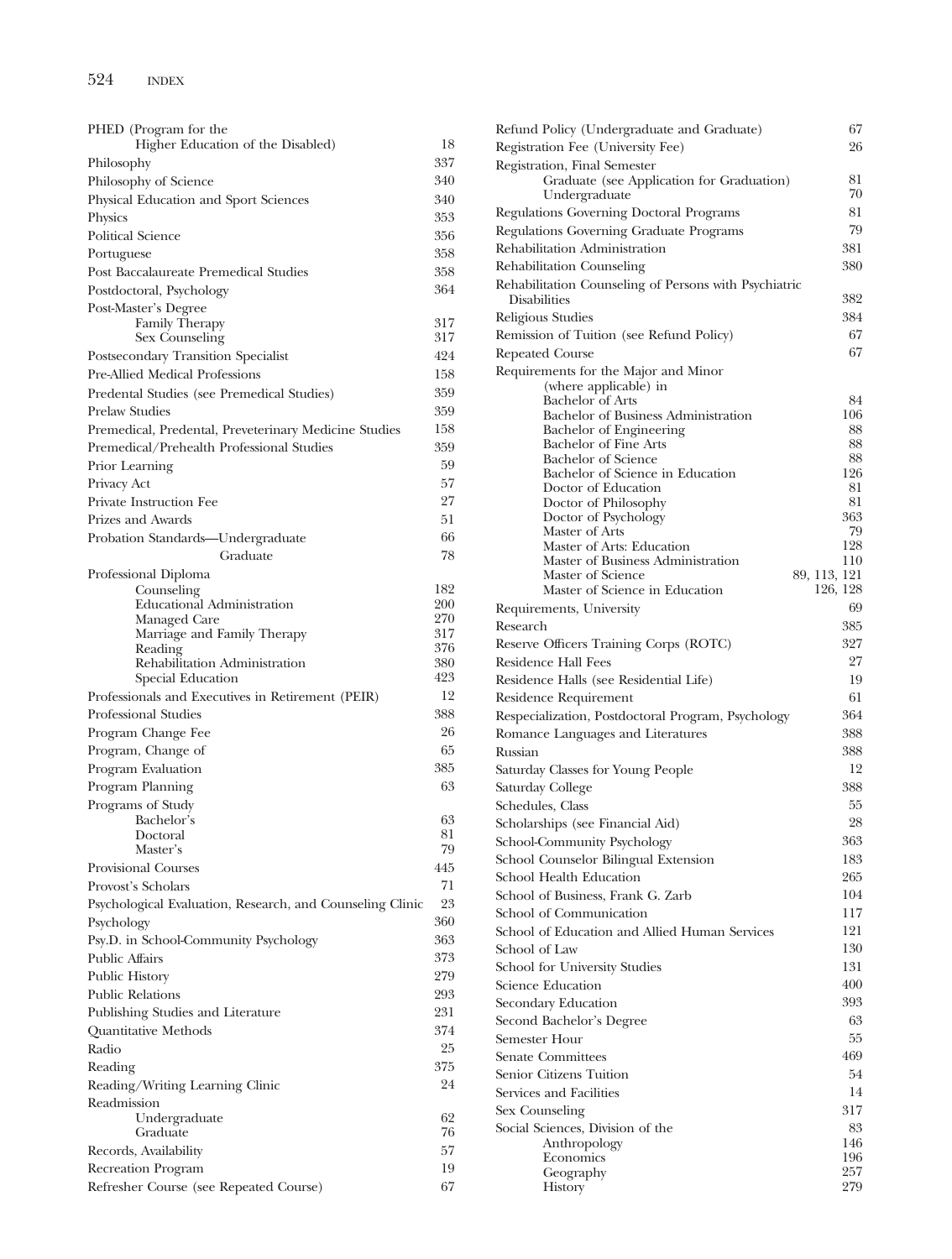| Philosophy                                                                       | 337        |
|----------------------------------------------------------------------------------|------------|
| Political Science                                                                | 356        |
| Psychology                                                                       | 360        |
| Sociology<br>Speech-Language-Hearing Sciences                                    | 412<br>432 |
|                                                                                  |            |
| Social Studies Education                                                         | 401        |
| Sociology                                                                        | 412        |
| The Solomon Amendment                                                            | 57         |
| Spanish                                                                          | 415        |
| Special Academic Projects                                                        | 140        |
| Special Admissions                                                               | 60         |
| Special Education and Art Therapy                                                | 422        |
| Special Education                                                                | 419        |
| Special Education and Rehabilitation Center                                      | 24         |
| Special Education Assessment and Diagnosis                                       | 424        |
| Special Education Bilingual Extension Program                                    | 422        |
| Special Endowments                                                               | 53         |
| Specialization, Fields of                                                        |            |
| Graduate                                                                         | 76<br>63   |
| Undergraduate                                                                    |            |
| Speech and Hearing Handicapped, Preparation for<br>Eligibility for Certification | 433        |
| Speech Communication and Rhetorical Studies                                      | 429        |
| Speech-Language-Hearing Sciences                                                 | 432        |
| Speech Communication Education                                                   | 402        |
| Speech-Language-Hearing Clinic                                                   | 24         |
| Speech-Language Pathology or Audiology                                           | 433        |
| <b>State Grants</b>                                                              | 32         |
| <b>Student Activities</b>                                                        | 19         |
| <b>Student Center</b>                                                            | 21         |
| Student Employment (see Office of Student Employment)                            | 21         |
| <b>Student Services and Facilities</b>                                           | 14         |
| Study Abroad (see International Study)                                           | 17         |
| Summer Camps                                                                     | 13         |
| Summer Language Program, Spanish                                                 | 415        |
| <b>Summer Sessions</b>                                                           | 10         |
| Sunday College at Hofstra                                                        | 12         |
| Swim Center                                                                      | 21         |
| <b>TAP</b>                                                                       | 32         |
| Taxation                                                                         | 439        |
| Teaching, Preparation for                                                        |            |
| Elementary                                                                       | 123, 205   |
| Secondary                                                                        | 123, 393   |
| Teaching of English as a Second Language                                         | 404        |
| <b>Teaching of Writing</b>                                                       | 443        |
| Technical Services, University                                                   | 21         |
| Technology and Public Policy                                                     | 441        |
| Tests (see Credit by Examination)                                                |            |
| Graduate                                                                         | 76         |
| Undergraduate                                                                    | 58         |
| <b>Theater Arts</b>                                                              | 194        |
| Thesis, Master's (see Master's Essay)                                            | 81         |
| Time Limitation                                                                  |            |
| Doctoral Degree                                                                  | 82         |
| Master's Degree                                                                  | 80         |
| Transcripts                                                                      | 27         |

| Transfer Admissions                                    |     |
|--------------------------------------------------------|-----|
| <b>Full-Time Students</b>                              | 60  |
| Graduate Program                                       | 76  |
| Part-Time Students                                     | 60  |
| Transfer Credit (Advance Standing) Policy              | 61  |
| <b>Transfer Credits</b>                                | 76  |
| Graduate<br>Undergraduate                              | 61  |
| Undergraduate, HCLAS Core Curriculum                   | 88  |
| Undergraduate, Zarb School of Business Core            |     |
| Curriculum                                             | 107 |
| Trustees                                               | 6   |
| Tuition and Fees                                       | 26  |
| <b>Tuition Deposit</b>                                 | 60  |
| Tuition Remission (see Refund Policy)                  | 67  |
| <b>Tutorial Program</b>                                | 21  |
| Undergraduate Admissions                               | 58  |
| Undergraduate Grades                                   | 64  |
| Undergraduate Programs                                 | 63  |
| Undergraduate Part-Time Study                          | 61  |
| University Advisement                                  | 14  |
| University Club                                        | 21  |
| University College for Continuing Education            | 11  |
| University Computing Facility                          | 22  |
| University Degree Requirements                         | 69  |
| University Fee                                         | 26  |
| <b>University Honors College</b>                       | 136 |
| University Honors Program                              | 71  |
| <b>University Honors Seminars</b>                      | 71  |
| University Probation Standards-Undergraduate           | 66  |
| <b>University Requirements</b>                         | 69  |
| University Studies, School for                         | 131 |
| University Tutorial Program                            | 21  |
| University Without Walls                               | 103 |
| Veterans' Benefits                                     | 34  |
| Veterans', Credits for                                 | 59  |
| Visiting Another College                               | 66  |
| <b>Visiting Students</b>                               | 55  |
| Vocational Counseling (see Career Counseling Services) | 15  |
| Wellness Center (formerly Health Center)               | 21  |
| Wind Conducting                                        | 405 |
| Withdrawal from a Course                               |     |
| Undergraduate                                          | 66  |
| Graduate                                               | 79  |
| Withdrawal from the University<br>Undergraduate        | 66  |
| Graduate                                               | 79  |
| Women's Studies                                        | 442 |
| Work/Study Program (see Student Employment)            | 21  |
| WRHU (Radio)                                           | 25  |
| Writers' Conference                                    | 12  |
| Write Start                                            | 443 |
| Writing                                                | 443 |
| Zarb, Frank G., School of Business                     | 104 |
| Advanced Graduate Certificate in Business              |     |
| Programs                                               | 116 |
| Undergraduate Certificate Programs                     | 115 |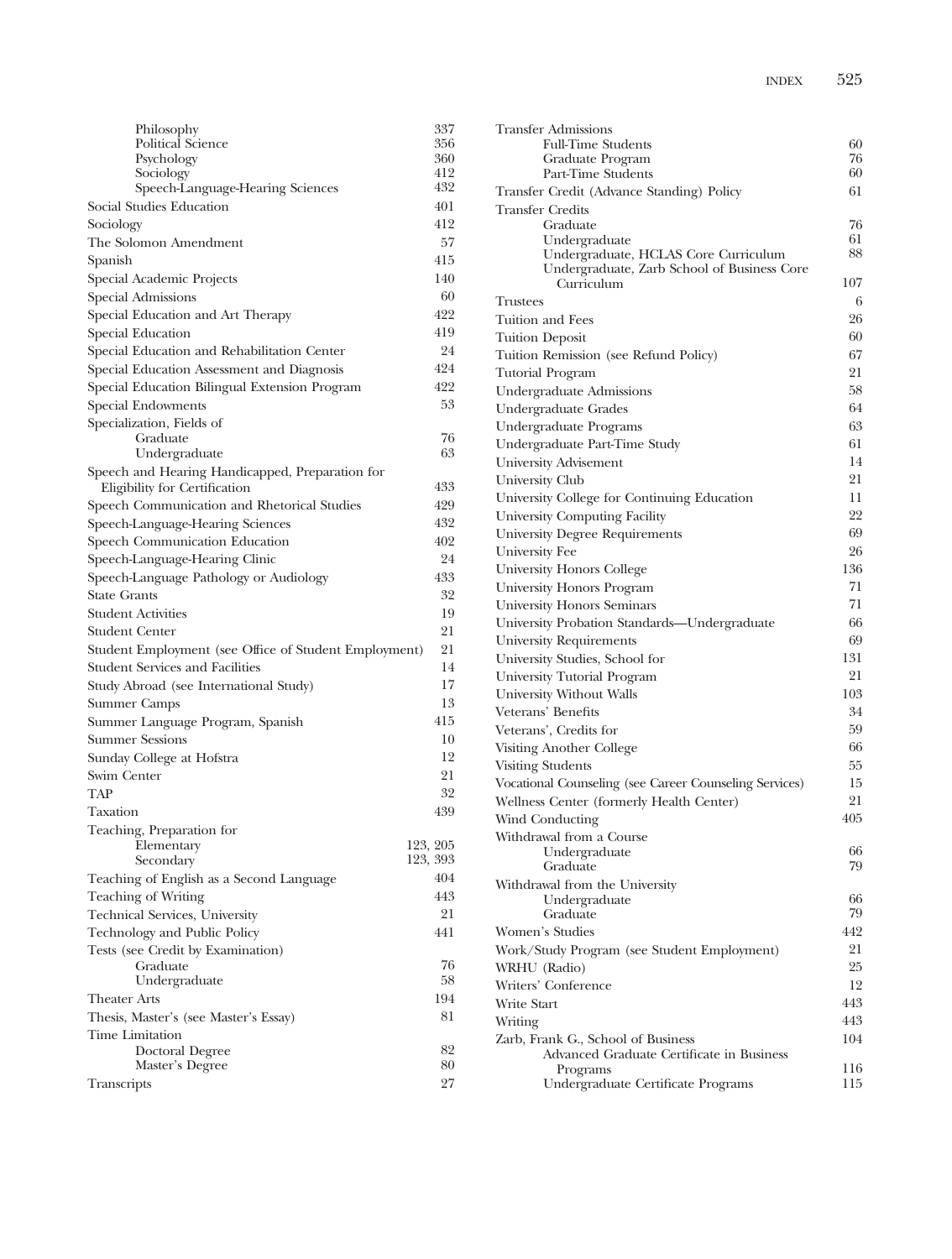THE FAMILY EDUCATIONAL RIGHTS AND PRIVACY ACT (FERPA) affords students certain rights with respect to their education records. They are:

- 1. The right to inspect and review the student's education records within 45 days of the day the University receives a request for access.
	- —Students should submit to the registrar, dean, head of the academic department or other appropriate official, written requests that identify the record(s) they wish to inspect. The University official will make arrangements for access and notify the students of the time and place where the records may be inspected. If the records are not maintained by the University official to whom the request was submitted, that official shall advise the student of the correct official to whom the request should have been addressed.
- 2. The right to request the amendment of the student's education records that the student believes are inaccurate or misleading.
	- —Students may ask the University to amend a record that they believe is inaccurate or misleading. They should write the University official responsible for the records, clearly identify the part of the record they want changed, and specify why it is inaccurate or misleading.
	- —If the University decides not to amend the record as requested by the student, the University will notify the student of the decision and advise the student of his or her right to a hearing regarding the request for amendment. Additional information regarding the hearing procedure will be provided to the student when notified of the right to a hearing.
- 3. The right to consent to disclosures of personally identifiable information contained in the student's education records, except to the extent that FERPA authorizes disclosure without consent.
	- —One exception which permits disclosure without consent is disclosure to school officials with legitimate education interests. A school official is a person employed by the University in an administrative, supervisory, academic or research of support staff position (including law enforcement unit personnel and health staff); a person or company with whom the University has contracted (such as an attorney, auditor, or collection agent); a person serving on the Board of Trustees; or a student serving on an official committee, such as a disciplinary or grievance committee, or assisting another school official in performing his or her tasks.
	- —A school official has a legitimate educational interest if the official needs to review an education record in order to fulfill his or her professional responsibility.
- 4. The right to file a complaint with the U.S. Department of Education concerning alleged failures by Hofstra University to comply with the requirements of FERPA. The name and address of the Office that administers FERPA is

Family Policy Compliance Office U.S. Department of Education 400 Maryland Avenue, SW Washington, DC 20202-46052